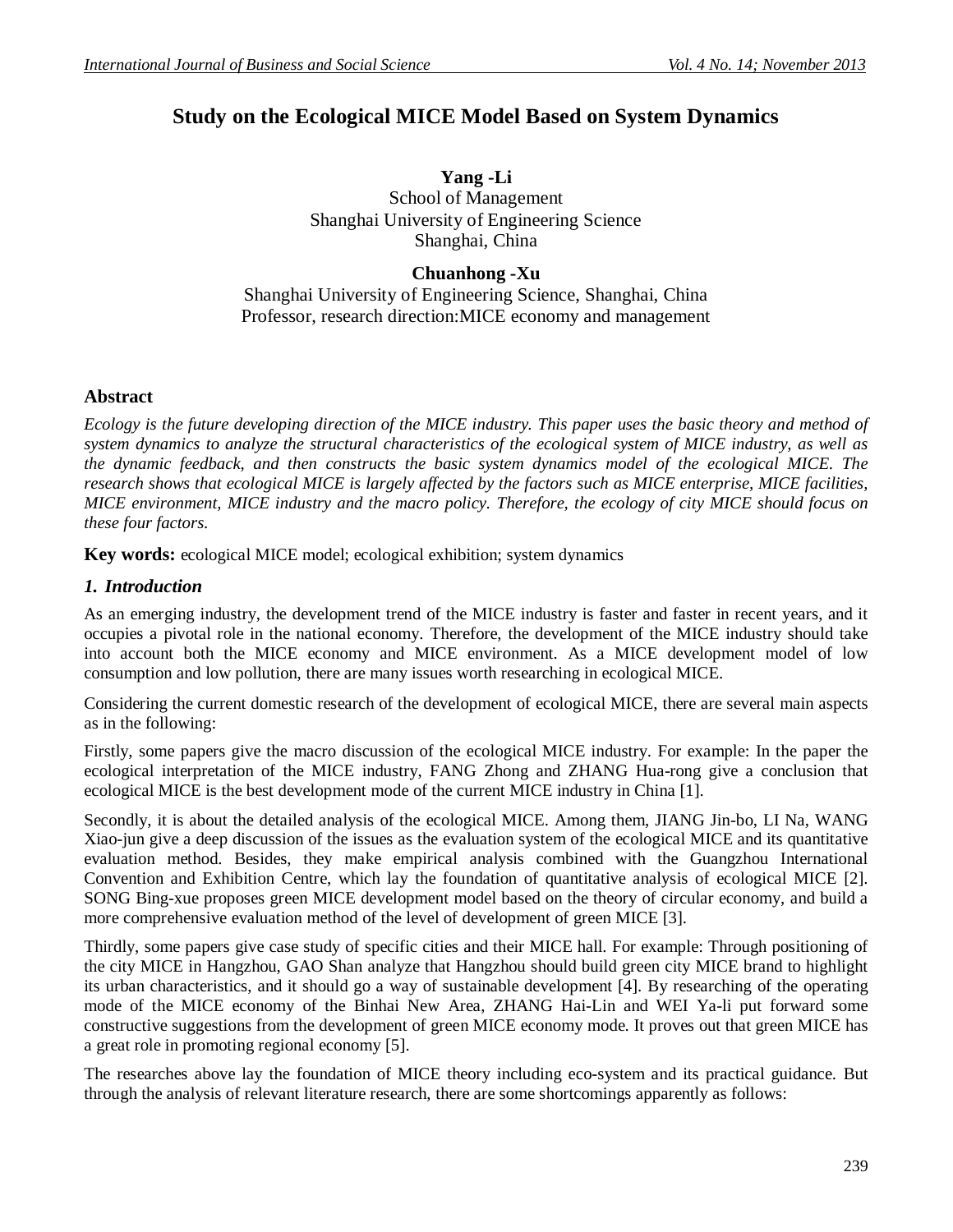On the one hand, they see the ecological MICE as a single concept. Most of the researches have focused on the impacts of government's macro-economic policies on the development of ecological MICE, and they pay more attention to the internal MICE enterprises. In fact, the ecological MICE is an integrated system including economy, society, energy and environment. It is a common result of the interaction of various internal and external factors. Therefore, it should be comprehensively studied considering the various factors within the system.

On the other hand, the current researches of ecological MICE tend to in favor of qualitative analysis, and the method is simple. As a result, it cannot draw the perfect comprehensive analysis results. In response to these problems, this paper uses system dynamics approach to study ecological MICE. Through the establishment of system dynamics model and dynamic feedback analysis, this paper tries to make a breakthrough in ecological MICE.

System dynamics (abbreviated SD-system dynamics) appeared in 1956, and the founder was Forrest (JW Forrester), the professor of the Massachusetts Institute of Technology (MIT). System Dynamics was originally called industrial dynamics, it was a system simulation method proposed by Professor Forrester to analyze such questions as production management and inventory management within companies. Currently, the system dynamics research scope has been extended to a combination with the associated ecological research. The advantages of using system dynamics method lie in that: Firstly, it is a complex method of system, analysis, synthesis and reasoning approach. Secondly, it uses both qualitative analysis and quantitative analysis, the combination of qualitative and quantitative analysis will give better conclusions.

# *2. Subsystem analysis of ecological MICE*

Ecological MICE involves a broad scope including the aspects of economy, society, ecological environment and so on. According to the content of the development of MICE industry, we can divide the ecological MICE in five subsystems, they are: relevant MICE enterprise subsystem, MICE facilities subsystem, MICE environment subsystem, MICE industry subsystem and macro-policy subsystem. Firstly this paper will take detailed analysis of the various subsystems and using Vensim-PLE software to build the foundation of each subsystem model for further research in the following.

## **2.1 Relevant MICE enterprise subsystem**

Considering from the enterprise level, the factors affecting the development of ecological MICE mainly relate to MICE service providers and operators, exhibitors and visitors, the number of scale enterprises as well as large well-known MICE brand, quality , reputation, technology market , talent market, capital market and so on. The environmental awareness of MICE service providers and operators will have a direct impact on the development of ecological standard of the related MICE enterprises. Correspondingly, the higher the green demand of exhibitors and visitors is, the more green MICE products MICE business will promote, thereby increasing the level of ecological MICE. The more MICE business, the larger the scale and the higher the visibility are, the greater the effect of goodwill will be. Relatively, the more new ecological technologies of MICE in the market, the higher the level of ecological MICE development will be. The stronger the awareness of environmental protection of MICE professionals in the talent market is, the higher the ecology level is. What's more, sufficient funds are also important aspects to support the sustainable development of ecological MICE. Therefore, in the relevant MICE companies subsystem, the listed key factors are all positively correlated with firm-level ecological MICE development. The causal relationship is shown in Figure 1.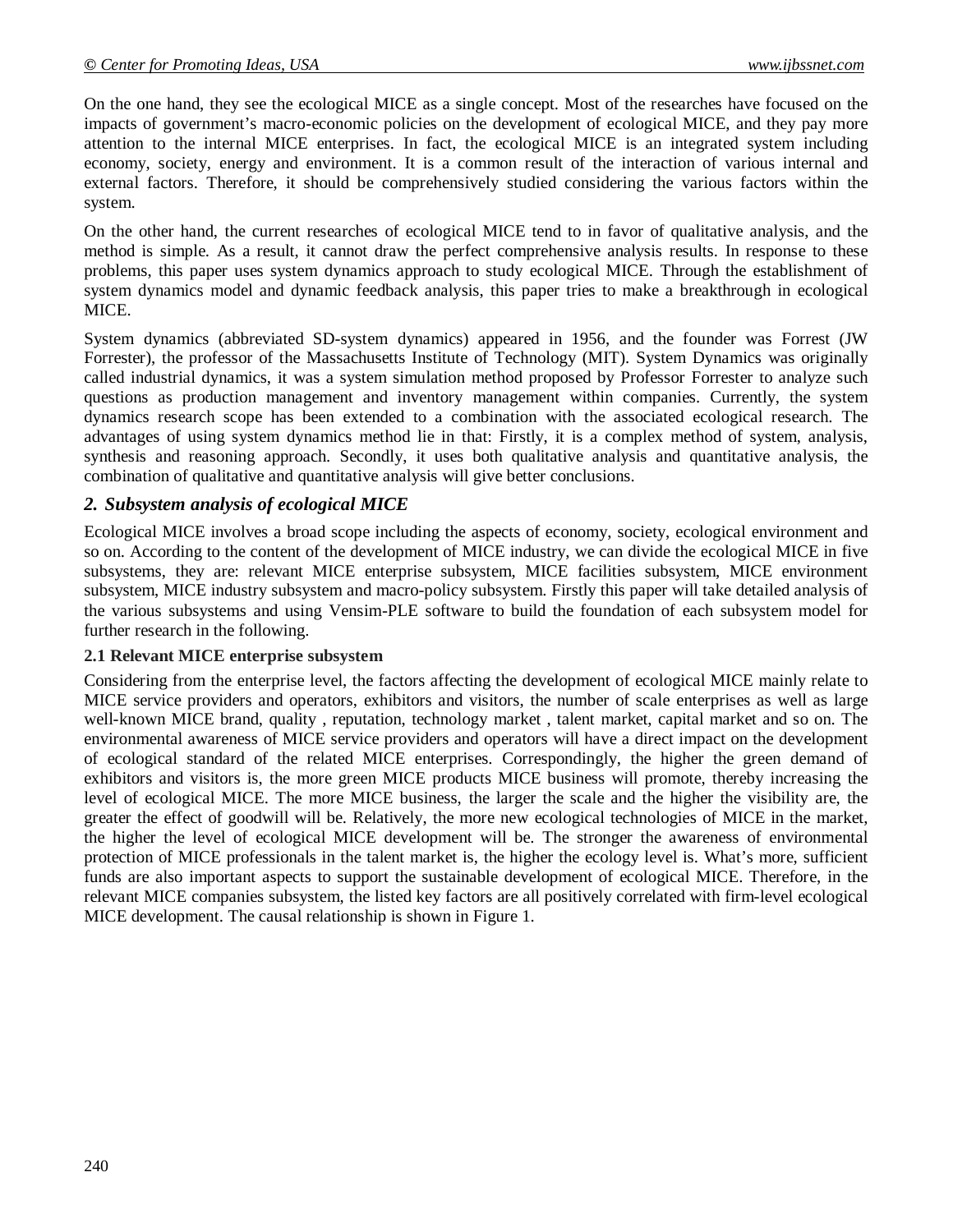

**Fig. 1 Causality diagram for relevant MICE enterprise subsystem**

#### **2.2 MICE facilities subsystem**

From the perspective of ecological hall, the concentration, degree of modernization, conservation awareness, new energy efficiency, water conservation, light conservation, electricity conservation, the amount of garbage after the show, the green level of the hall are all critical to the ecological MICE. The more concentrated the halls are, the less traffic waste there will be. Besides, traffic congestion and traffic distance are both unhelpful to the improvement of ecological MICE facilities. Degree of modernization of the hall is another factor to consider. For example: the use of new low-carbon technologies and ecological facilities can help to improve energy efficiency, in order to achieve ecological. The conservation awareness and behaviors of relevant personnel during the MICE is the primary method to carry out the ecological of the hall. For example: Turn off unnecessary lights during lunch time, set air conditioning to 25 degrees, replace the paper with the digital information data at a meeting, as well as use cash instead of coupons and so on. The awareness and attitudes of relevant staff at work will also play a significant role. Utilization of new energy sources will also determine the level of ecological hall. For example: Whether the hydropower, solar energy is full used, and so on. In addition, the number of garbage after the exhibition and the process to deal with it is also an important indicator. If the used water and materials after the exhibition can be used again, it will greatly enhance the exhibition's ecological standards. Therefore, in this subsystem, the garbage after the show has a negative correlation with the ecological level of the MICE facilities, apart from this, the others are all positively correlated with it. Its causal graph is shown in Figure 2.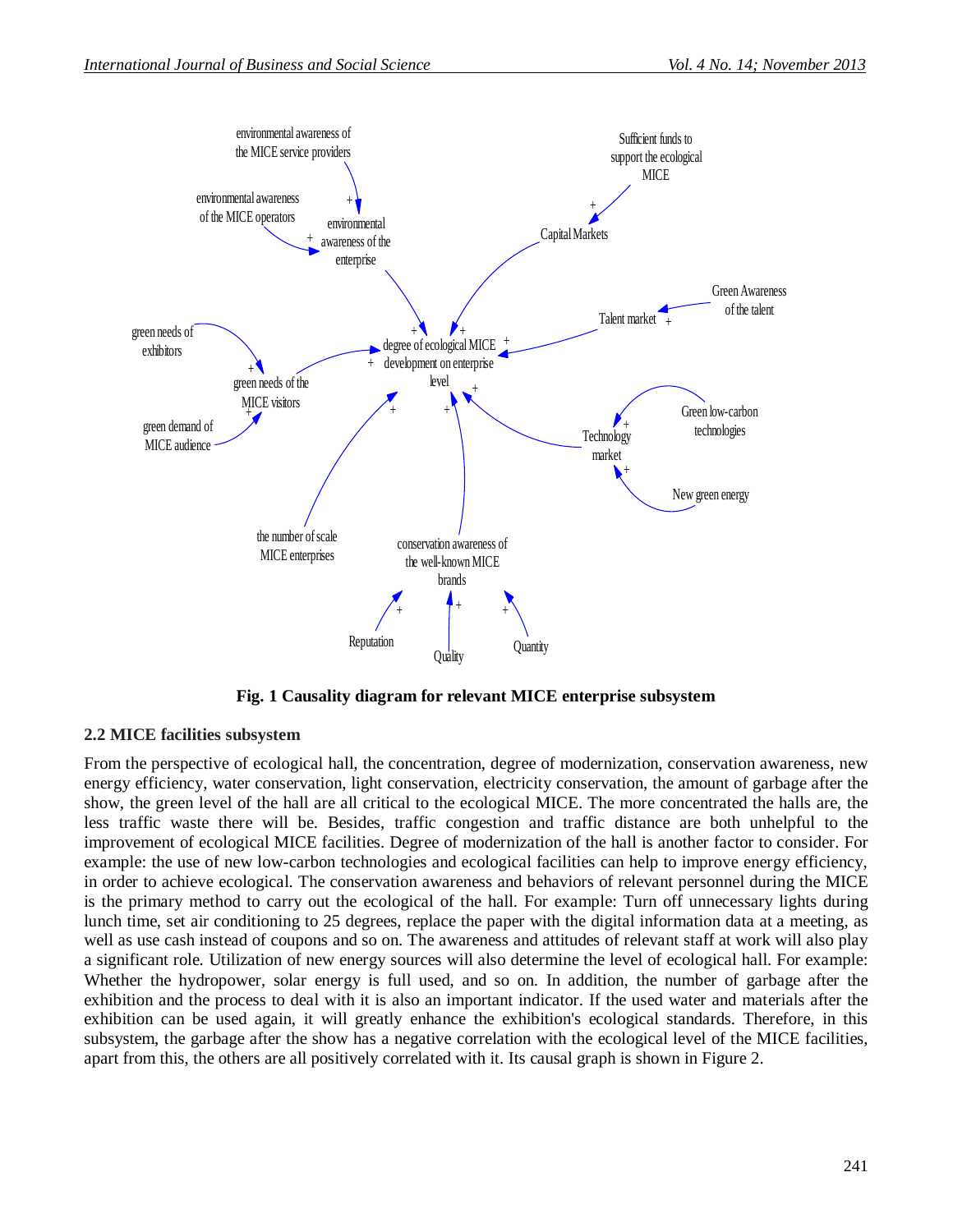

**Figure 2. Causality diagram for MICE facilities subsystem**

#### **2.3 MICE environment subsystem**

MICE environment is the first condition to affect the MICE industry, including: the level of the city's logistics and transport, urban infrastructure, accommodation and catering, MICE professionals' quantity and quality, natural conditions, visibility of the city, city location, the city's foreign trade development level, and so on. The higher the level of the city's logistics and transport, the better the exhibition, you can take measures to reduce costs. The better the city's infrastructure, such as transportation, telecommunication, environment, public facilities and so on, the better the MICE level is. The higher the level of accommodation and catering in MICE industry chain supporting, the more savings there will be. The MICE professionals' quantity and quality, talents' ecological consciousness both directly affect whether or not the ecological MICE develop. Natural conditions are the best way to achieve ecological MICE. The more famous the city is, the more possible it is to attract business, thus virtually producing aggregation effect and promoting the MICE to a higher level. In addition, the location, the city's foreign trade development levels also affect the visibility of the city, thereby affecting whether there are prospects for development. The causal relationship is shown in Figure 3.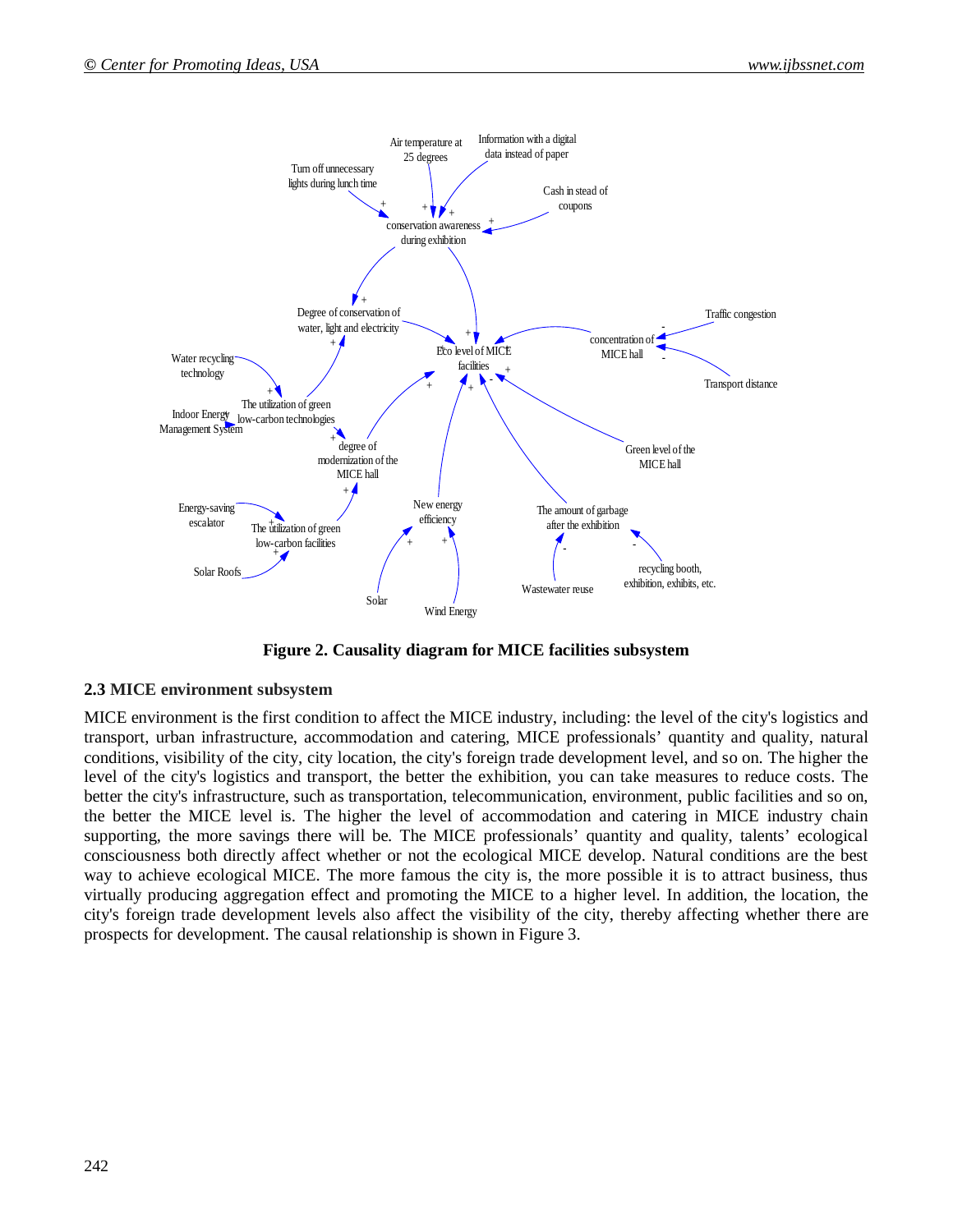

**Figure 3. Causality diagram for MICE environment subsystem**

## **2.4 MICE industry subsystem**

The level of development of the MICE industry decides the direction of the MICE industry in the future development. And the industry factors include: the maturity of the industry, industrial restructuring, the attractions of other areas and MICE industry concentration, basic industry conditions. The more complete the relevant standards and regulations of MICE association, the better MICE develops. And as a result, the degree of MICE industry concentration is higher. Industrial structure adjustment will affect the size of MICE industry, and it will also affect the size of the relevant industries and exhibits, thus further affecting the MICE industry concentration degree. The development of basic industries is also an important factor to ensure MICE industry concentration degree. The attractions of other regions' MICE counterparts are obstacles for the local MICE to develop. The causal relationship is shown in Figure 4.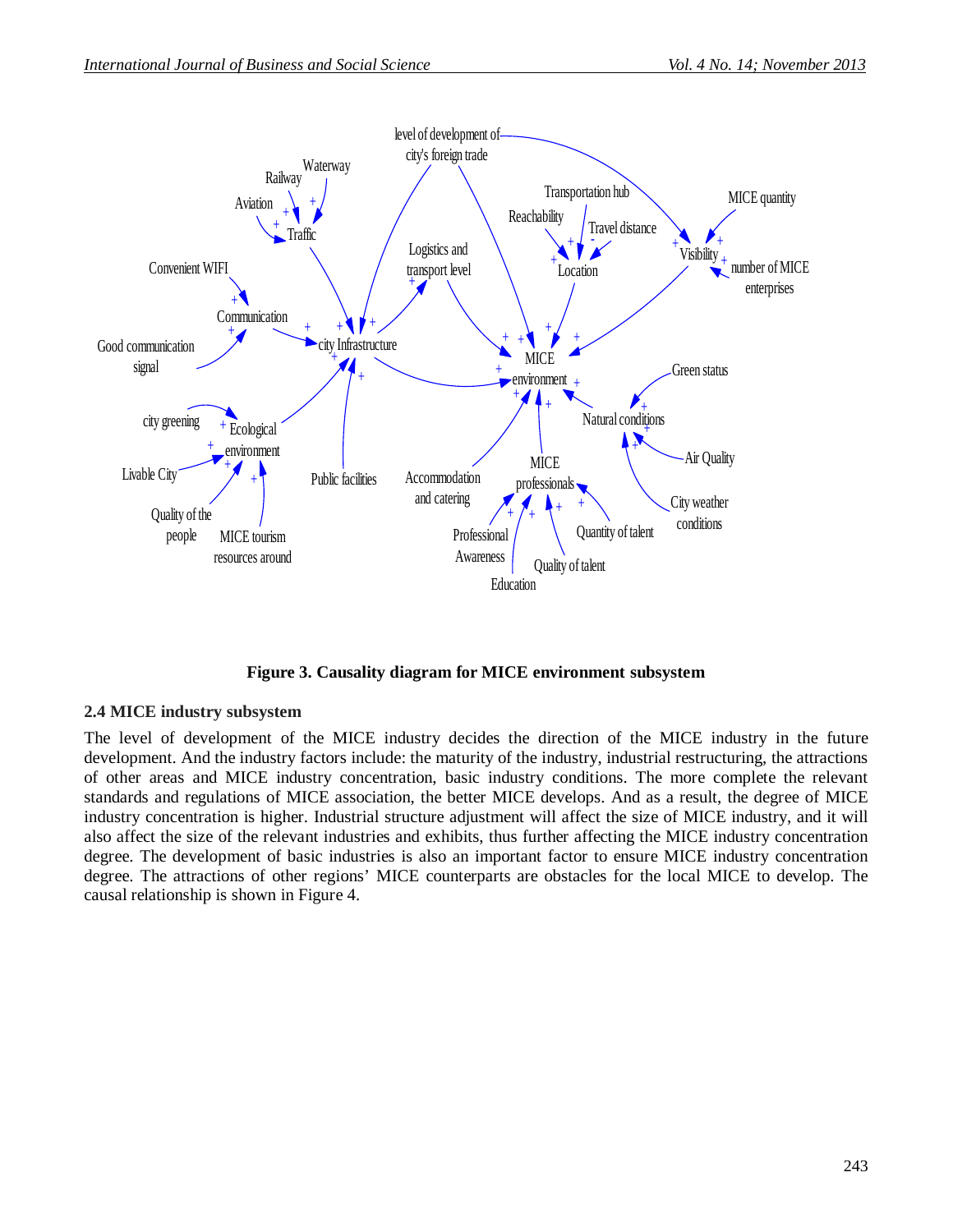

**Figure 4. Causality diagram for MICE industry subsystem**

#### **2.5 Macro-policy subsystem**

Macro-policy subsystem includes policy support, the legal environment, MICE capital investment, MICE credit scale, MICE personnel incentives, land policy, tax incentives, GDP, etc.. A number of related macro-policies will also affect urban MICE development level. Government policy support is an important condition for the development of MICE, such as: tax incentives, MICE credit scale, MICE capital investment and so on all have a direct impact on the initiative of the development of MICE industry. They will also affect the possibilities to consider ecological development. If the associated ecological MICE development regulations can appear as legal provisions, then the level of the development of ecological MICE will greatly improve. Therefore, the legal environment is also an important factor. National economic situation will affect the MICE capital investment, thus affecting the development of the MICE industry. Land-use policies, related MICE personnel incentives, etc. will also affect the initiative of the development of the MICE industry and the awareness and possibilities to consider the development of ecological. The causal relationship is shown in Figure 5.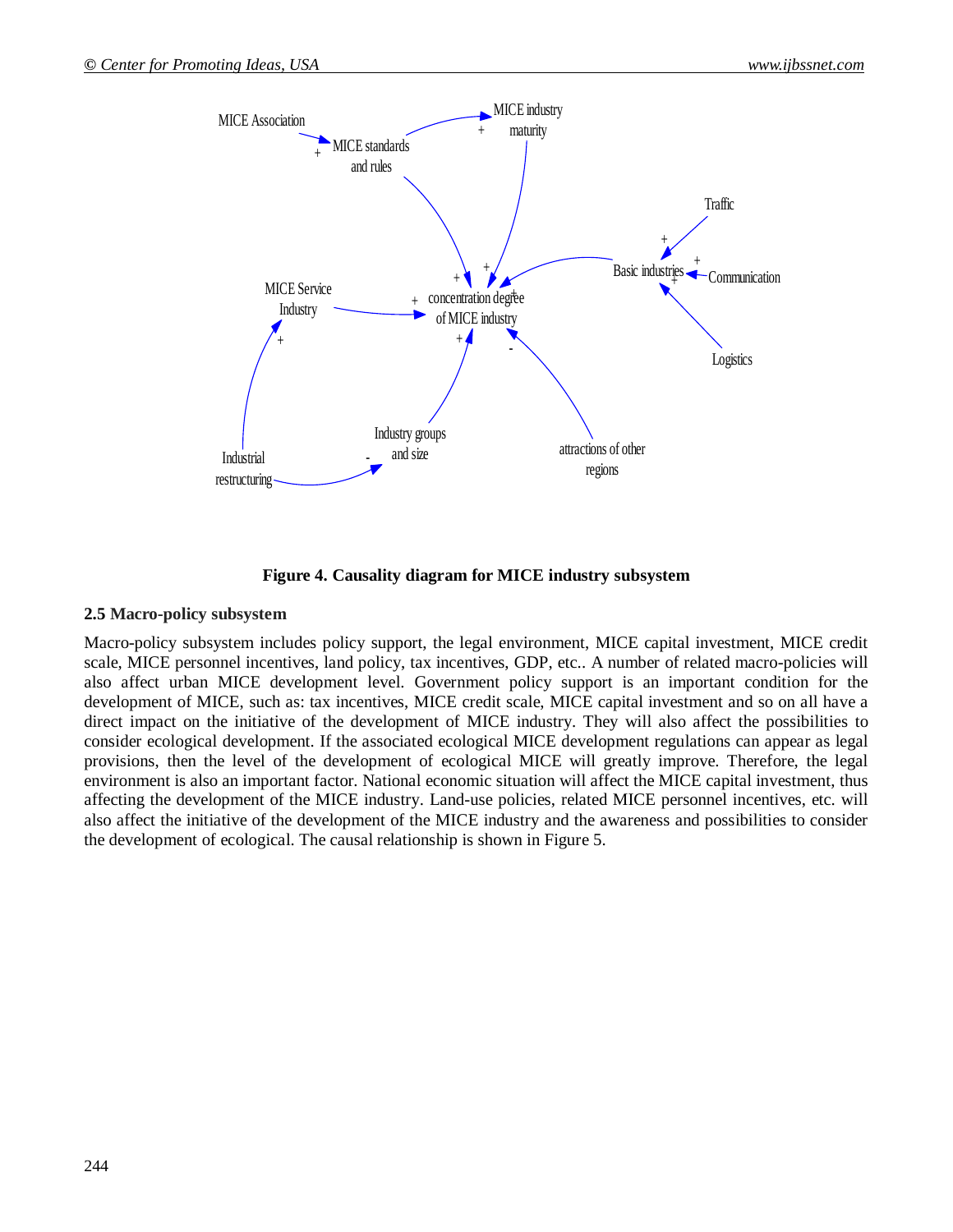

## **Figure 5. Causality diagram for Macro-policy subsystem**

## **3. Ecological MICE system model construction**

From the above analysis of the basic model, it concludes that: Urban ecological MICE development is composed of subsystems such as MICE enterprise subsystem, MICE environment subsystem, MICE facilities subsystem, MICE industry subsystem and macro-policy subsystem. The following comprehensive figure completely reflects the mechanism of city's ecological MICE development among various factors. Figure 6:



**Figure 6. Comprehensive chart for ecological MICE system model**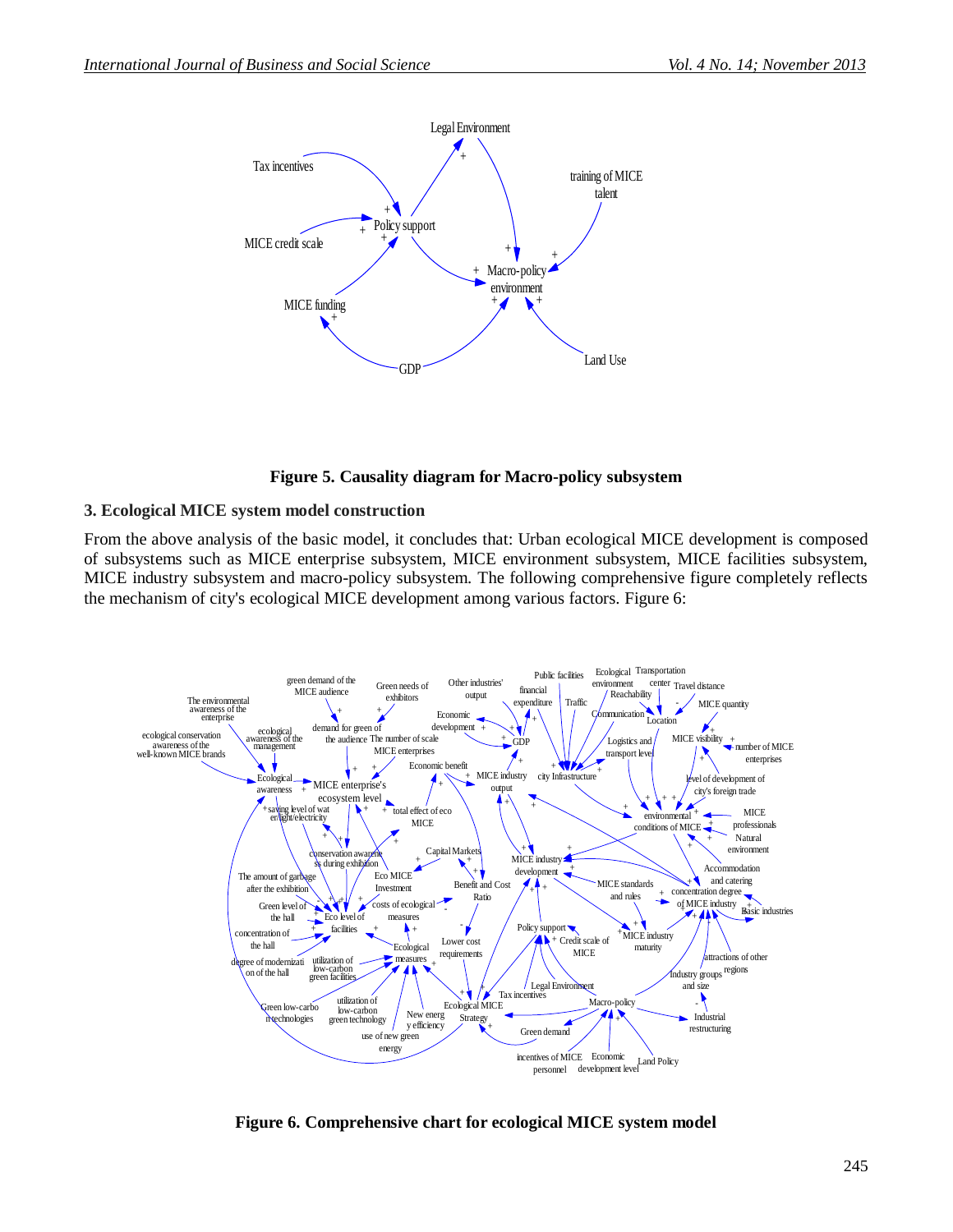Figure 6 includes many feedback loops, there are three main positive feedbacks and one negative feedback. They are:

Positive feedback 1: MICE industry development  $+\rightarrow$ MICE industry output  $+\rightarrow$  GDP  $+\rightarrow$  fiscal expenditure +  $\rightarrow$ urban infrastructure +  $\rightarrow$ environmental conditions +  $\rightarrow$ MICE industry concentration degree +  $\rightarrow$  MICE industry development. It explains that government spending increases in fixed asset investment for infrastructure construction to improve the environment, so that the city MICE industry can develop better by the concentration of the MICE industry.

Positive feedback 2: capital markets +  $\rightarrow$ ecological MICE investment +  $\rightarrow$ MICE enterprise's ecological level  $+\rightarrow$  ecological MICE's total benefits +  $\rightarrow$ economic benefit +  $\rightarrow$  benefit and cost ratio + $\rightarrow$  capital markets. Description: Investment on ecological MICE enhances the increase of economic efficiency of MICE enterprises. In the long run, it can make the benefit and cost ratio greater, thus promoting capital investment in ecological MICE industry to make ecological transformation.

Positive feedback 3: economic development +  $\rightarrow$  macro-policy +  $\rightarrow$  ecological strategies +  $\rightarrow$ ecological consciousness+ →MICE enterprises' ecological level + →ecological MICE's total effect + →economic benefit +  $\rightarrow$ MICE industry output  $+$   $\rightarrow$  GDP  $+$   $\rightarrow$  economy development. Explanation: To a certain degree of economic development requires the economic to develop environmentally and continuously, so the use of ecological strategy is a must for MICE enterprises to take the road of ecological, and the economic benefits of this can promote economic development.

Negative feedback: economic benefit  $\rightarrow$  benefit and cost ratio -  $\rightarrow$  lower cost requirements +  $\rightarrow$  ecological strategies +  $\rightarrow$ ecological measures +  $\rightarrow$ ecological level of the MICE equipment +  $\rightarrow$ total ecological benefits +  $\rightarrow$ economic benefits. Description: When developing to a certain extent, the MICE industry may meet bottleneck: the benefit reduces and results in benefit-cost ratio decreasing. If so, there is a need to promote cost reduction measure to reduce the ecological costs to increase economic efficiency.

#### *4. Countermeasures and suggestions*

From the above analysis, different ecological MICE subsystems have different feedbacks to influence the development of ecological MICE through different degrees. Meanwhile, the factors also influence each other. The impact of the various factors and ecological MICE is mutual, meanwhile, each subsystem also has an influence on the other. Therefore, governments and MICE industry association should take into consideration various aspects of the MICE industry to regulate the development of ecological MICE.

Firstly, the MICE enterprise is the primary micro-unit of MICE industry. It is also the mainstay of the development of MICE industry. Therefore, the government and MICE industry association can develop a variety of ecological MICE policies, relevant incentive policies to weaken the tendency that the MICE service providers and carriers just go for profits and reputation despite the consequences of environmental damage and waste of resources. And try to control the waste and destruction caused by hurry to meet the workload.

Secondly, being the MICE venue, a MICE hall is the carrier to realize ecological development. Ecology should be not only kept in mind in the process of design and construction, it should also be considered in the process of exhibiting. The situation should be minimized that things are in good order during the exhibition but are in an overwhelming mess after it. Conditions allowing, absorption of foreign advanced technologies can be adopted, in order to build up more energy-efficient, greener, more ecological new MICE hall.

Thirdly, the city should have necessary excellent conditions to hold MICE. And the MICE environment is the most important element. And among the MICE environment the most important highlight is the basic MICE infrastructure of the city, the MICE industry development and the city's MICE tourism resources. Green cities with excellent ecological conditions are sure to be the highlights of MICE industry, such as Hangzhou.

Finally, the government should also pay more attention to the related incentive policies and personnel training policies to encourage green behaviors in the MICE, improve the professionalism of MICE practitioners. They should also respond to the requirement of the eighteenth National Congress of the CPC to build ecological society, and strive in the last five years to build the MICE industry as a truly green, new, fast-growing industry.